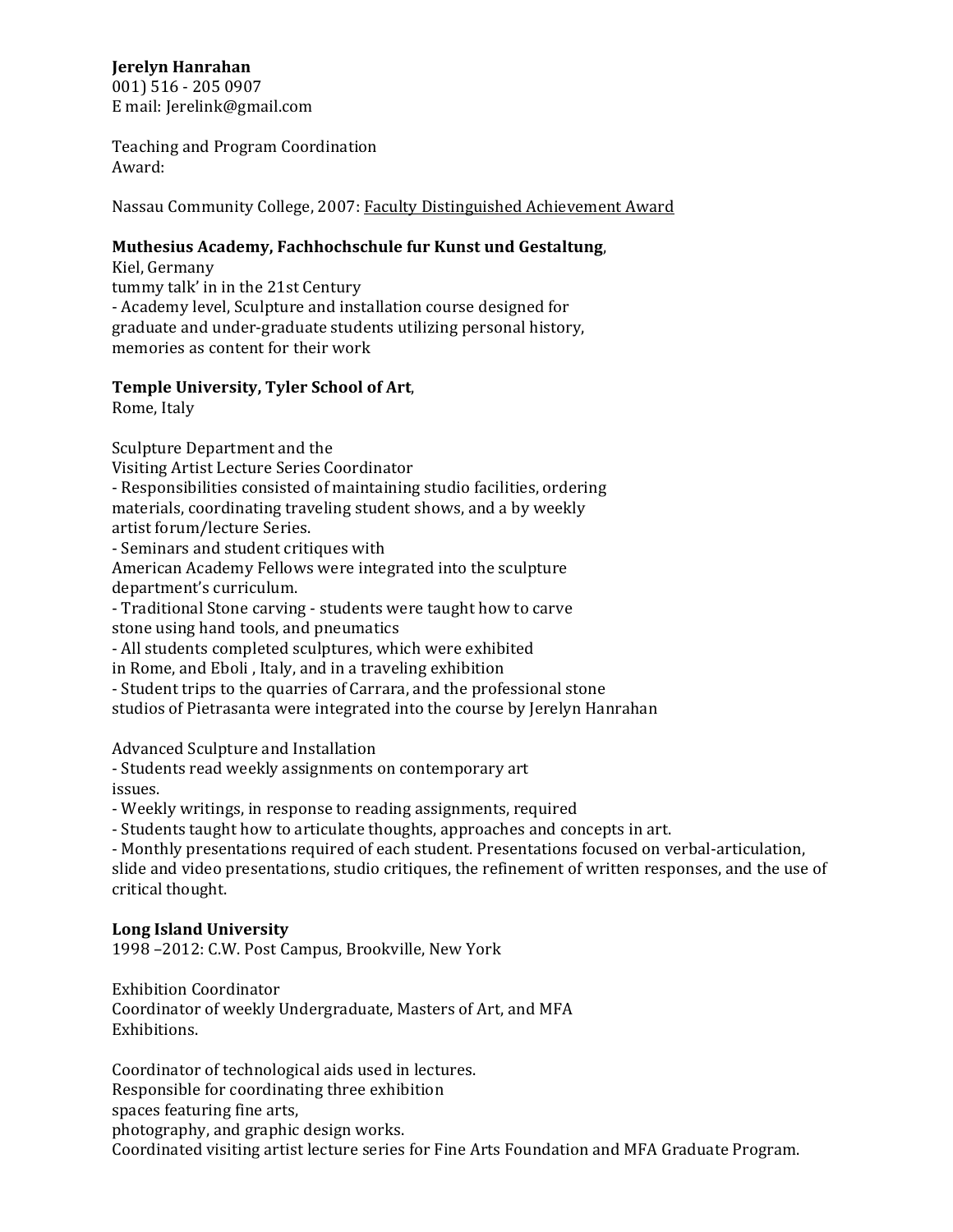#### MFA Graduate Seminar

Coordinated curriculum-preparing students for a professional career in the arts, with a concentration on written responses and verbal articulation involving contemporary art issues.

-Visual documentation, catalog preparation - using printing methods, Photoshop software, and graphic design techniques.

-Students completed the seminar by compiling their works in a verbal and digital presentation – and presenting it in front of a live public audience.

3D Foundation

Students explored the basic principles of

3D Design: These include..

- positive and negative space
- mass
- volume
- depth
- kinetics
- conceptual philosophy

- historical, contextual, and contemporary approaches to art A series of bi weekly slide lectures presenting Contemporary Art -supported by visiting artist presentations, museum trips, videos, film's, related reading assignments, and written responses.

History of Contemporary Art

Weekly lecture series focusing on 20th Century art practice ranging from 1860 to contemporary art practice. Course includes, lectures, films, visiting artists, and studio visits.

Introduction to the Arts A historical assessment of American and European art. The course assists students in identifying the aesthetics of art history.

## **Nassau'Community'College**

Garden City, New York Sculpture 1

- Designing and constructing sculptures in a variety of materials.

- Students develop knowledge of 3D vocabulary and gain the

skills necessary when approaching and planning a sculpture.

- Class involves lectures, planning and building of sculpture,

individual and group critiques, gallery/museum visits.

- All portions of the class grant students full comprehension

of the role of the artist and the creative process.

## Drawing 1

- Traditional approaches to drawing

- Exploration of line, contour, gesture, composition, gradation, scale and proportion.

## 2D Design

- Principles of two dimensional design, composition, positive and negative shape, balance, symmetry, asymmetry, color theory, and text integration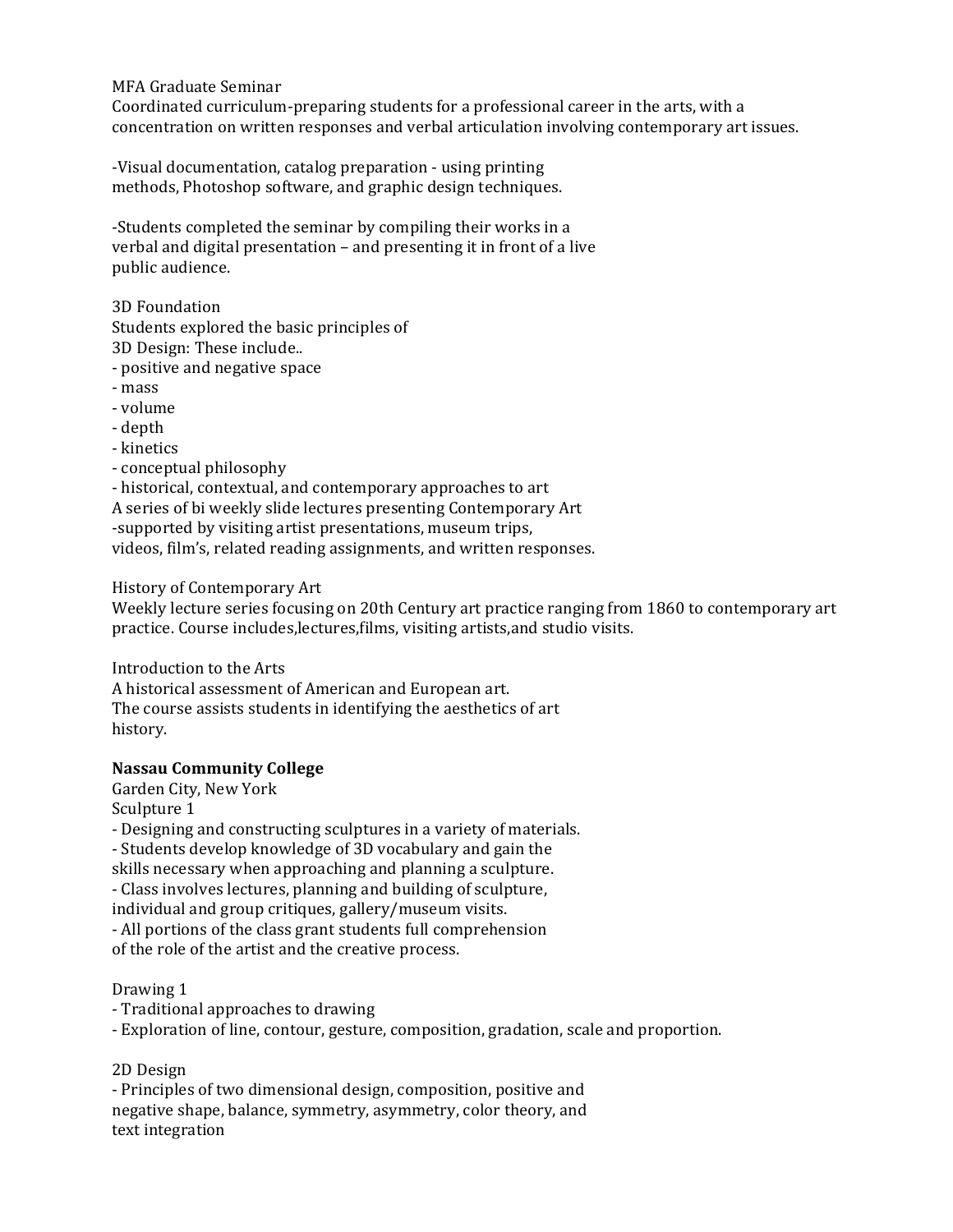3D Design

- Projects educe a full understanding of 3D design
- Assignments incorporate a broad spectrum of approaches, from classical to multi media projects
- Slide lectures and reading assignments support each genre and required project.

New York Institute of Technology Columbus Circle, New York, & Old Westbury campus, NewYork

Introduction To The Arts - Lecture Series ranging from Pre-Historic to Contemporary Art

2D Design

- Principles in composition, gradation, color theory, text integration and graphic design

- Historical and contemporary references presented in context

#### 3D Design

- Studio course introduces a series of design experiments which incorporate the physical dynamics of proportion, balance, scale, mass, volume, and the interactive properties of positive and negative space

- Students investigate these principles through a series of slide lectures and studio projects involving wood, clay, casting, kinetic and conceptual art

Drawing 1 and 2

- Introduction and weekly practice of skills required for 2D representational drawing. Scale, proportion, gesture, contour, shading, perspective and depth are taught through landscape, figurative, and portraiture drawing

- Students are required to maintain an active sketchbook with daily entries

## **Lectures**

Jacop Javits Center Process to Product, New York,New York

#### PS 122, New York, New York

Point of View, Jerelyn Hanrahan presented her documentary video of two artists she met while exhibiting her works in Havana, Cuba. The video consisted of interviews with the artists and a digital representation of their photography and animations.

Muthesius Academy Freie Kunst, Kiel, Germany, Visiting Artist lecture

Hillwood Art Museum, Brookville, New York Host and guest artist panel presentation of 6 artists addressing a variety of approaches to third dimension sculpture. Artistic approaches ranged from traditional figurative casting, multi media installation, Maya software, digital carving, and earthworks.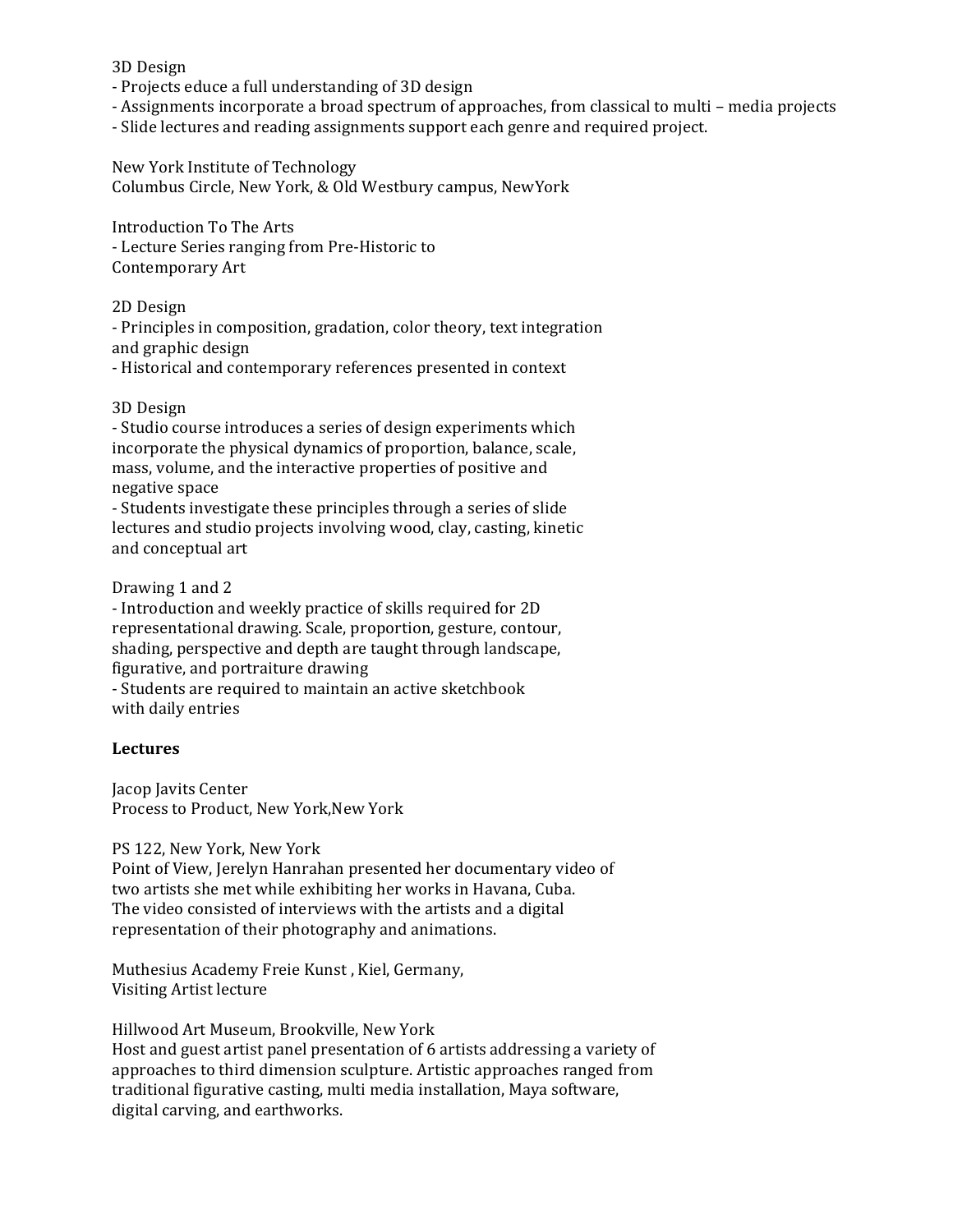Long Island University, Brookville, New York Stephan Wolpe: Three Languages, One Place Guest panel speaker presenting the DADA art movement and its influence on the compositions of Stephan Wolpe.

SIGGRAPH, New York Institute of Technology, Columbus Circle, New York Host and guest artist Digi-girls, multi- media presentations

School of Visual Arts, East 23 Street, Amphitheater, New York, N.Y. Masters DVD projection, Virtual Home, 12 documentary videos

Islip Art Museum, From Here to Lake Erie, Artist Lecture, East Islip, New York

Long Island University, C.W. Post Installation Art/Three Perspectives

Thundergulch, Lower Manhattan Cultural Council Gesture As Value project, artist lecture and website project New York Information and Technology building, Broad Street

Temple University, Process Through a Body of Work, Rome, Italy

## **Bibliography**

2012 Arts Observer Jim Kempner's Bling Exhibit Statement Pearls Oyster Bay Enterprise Pilot Graduated Pearls Project Will Amaze Visitors at 28th Oyster Festival

2011

Newsday, Pearl Sculpture a Gem for Oyster Bay, October 9.2011, Written by Paul Larocco Pulse Magazine Inside Out; Local artists adorning public spaces with outdoor sculpture Article on contemporary sculptors, Jerelyn Hanrahan, Brian Hunt, Donald Lipski Written by Aileen Jacobsen Newsday, Pearly Sites, Our towns Public Access Television Interview, Master Artist Series Artist: Jerelyn Hanrahan Oyster Bay Guardian, Keep Our Pearls in Oyster Bay, David Criblez Enterprise Pilot, Public Sculpture launch for Theodore Roosevelt Park by artist Jerelyn Hanrahan .Written by Dagmar Karpi Pearl Project nearly completed, Oyster Bay Guardian, David Criblez

2010

Pulse Magazine, Fifth Annual, VIP Artist List, Nada Marjanovich NY Arts, Beijing , Works on paper, Written by Brandon Krall Adelphi University Art Museum, Adelphi Sculpture Biennial publication Ray Johnson,A book about Death, Written by Joan Harrison

2009

New York Times, Outdoor Sculpture With an Air of Familiarity, October 08, Arts and Entertainment Flavorwire, Helvetic Constellation: A Survey of the Swiss Art Scene, by Marlyne Sahakian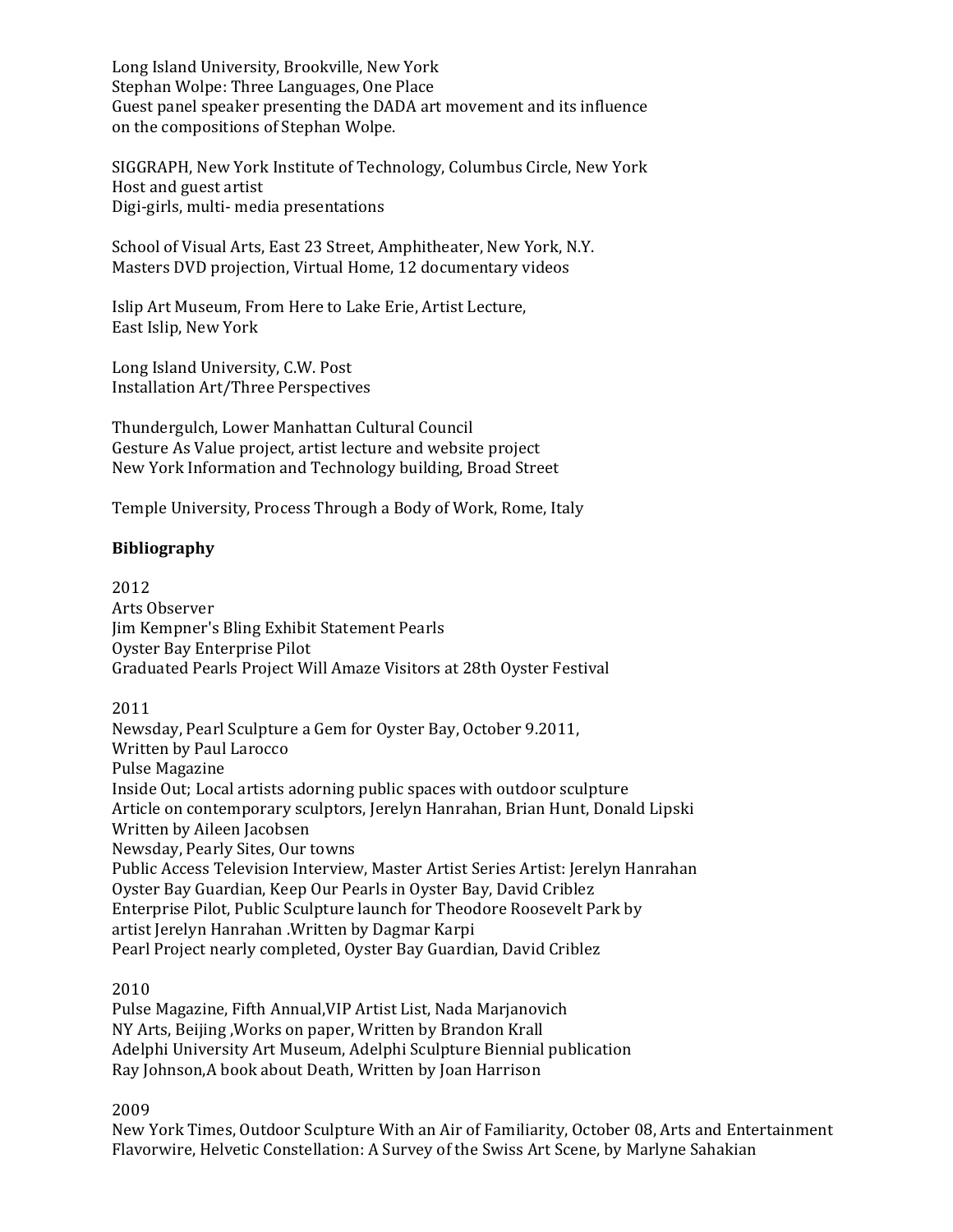#### 2008

NY Arts, Beyond the Shore, November Issue.Reviewed by Max Blagg Gallery HD, Cablevision, In-Site / Governors Island, Sculptors Guild in collaboration of Governors Island Educational and Preservation Corporation, curatorial interview, exhibition coverage Channel 13, In-Site, Sculptors Guild on Governors Island Channel 25, Its My Park, In-Site, curatorial interview, exhibition coverage Time Out Magazine, In-Site, May, June Issue, 2008 Brooklyn Rail, In-Site written by James Kahm, July 2008 The New York Sun, Arts and Letters, A New Arts Scene on Governors Island, In-Site exhibition, May 2008 MOMA, PS1, Art and Technology Radio Broadcast Brooklyn Rail, Blather from Brooklyn, James Kalm

#### 2006

Sculpture Magazine, Curatorial Interview, Archival to Contemporary / Six Decades of the Sculptors Guild, September 2006 Channel 21, Curatorial Interview, Archival to Contemporary, Oyster Bay Guardian, Dark Angel, Adelphi Biennial, Garden City, New York Oyster Bay Guardian, Archival to Contemporary, coverage on public sculpture, Angelbaby, Oyster Bay, New York Pilot Enterprise, Cove resident Jerelyn Hanrahan curates the show, Archival to Contemporary, Sculptors Guild, Oyster Bay, N.Y. Television Habana, Cuba, Artist interview, VII International Digital Colloquium, Havana, Cuba

2006

WPS1, Art Talk, Radio station, artist interviews PS1 Museum of Contemporary Art, L.I.C., N.Y. Edition  $#11$ : DigiGirls, First broadcast May 31, 2005 Daniel Durning interviews six members of The Digi Girls, a collective of professional artists, curators, animators and filmmakers. The group ponders the conundrum of digital art and talks about their work, careers, and the transition from traditional materials to computer based technologies.

2004

WPS1, Art Talk Radio, Art and Technology Series PS1, Museum of Contemporary Art, Long Island City, N.Y. Edition #5: Grahame Weinbren and Jerelyn Hanrahan -  $|$ Daniel Durning interviews filmmaking pioneer Grahame Weinbren and installation artist Jerelyn Hanrahan on the subject of interactive storytelling and sculpture. Sweet Dreams, Author Johanna Drucker, Gesture As Value Project, Professor of Media Studies, University of Virginia, VA

## 1999

Sculpture Magazine, Commissions, July, August 1999 Multi-Media, April, Techno de Medici, Kathy Brew, June 1999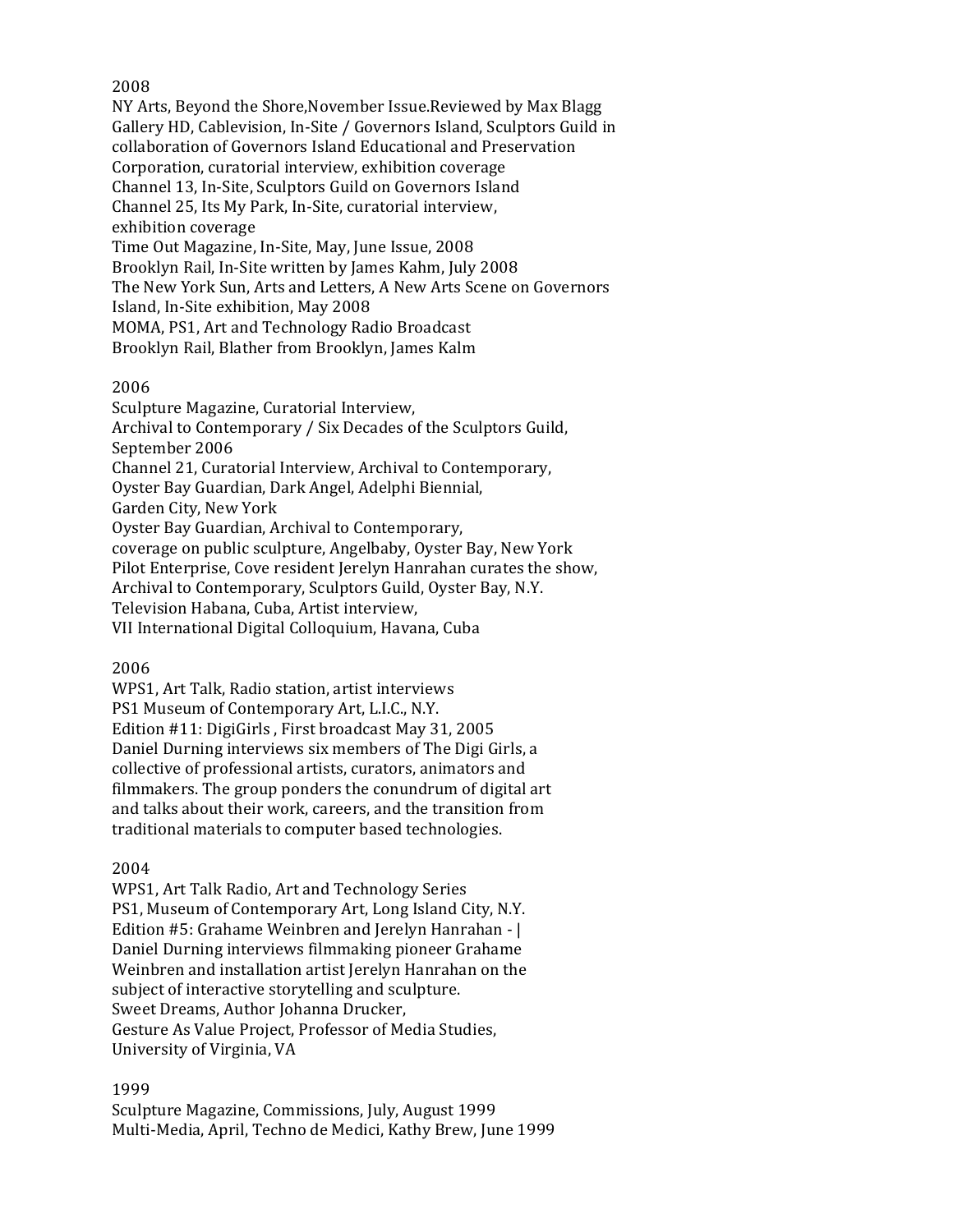1998

BBC, Broadcast artist interview, Gesture As Value

# 1998

NPR, National Public Radio, Artist Broadcast Interview with Margo Adler Time Out Magazine, Fruitless Gesture, April Issue, New York Village Voice, Machine Age, Austin Brown, Gesture As Value, May Issue, N.Y. The Resident, Money Talks, May Issue, New York Adbusters, Gesture As Value, April Issue, Toronto, Canada Tages Anzeiger, Notations, exhibition review / book Publication, Zurich, Switzerland FYI, New York Foundation for the Arts Quarterly publication, Winter / Fall Dayton Daily News, ATM'S Show Variety, Gesture As Value, July, Ohio

# 1997

Financial Post, Art and the ATM, Toronto, Canada Cross Canada, National Public Radio, Bank of Symbiosis, Toronto, Canada Adbusters, Bank of Symbiosis, Toronto, Canada TelliBern, Television, artist interview, Gesture As Value, Kunst Bulletin, Gesture As Value im Kiosk, April Issue, Switzerland neue bildende kunst, Kiosk fur Kunst, May Issue, Switzerland Bernerwoche, Der Bund, Geston, Wertvolle Geston, Bern, Switzerland Kultur, Bitte Karte hineinstecken, April, Bern, Switzerland Arts Calender, BACA Publication, January, New York Notations On A Trek, Publication of 97 drawings, Jerelyn Hanrahan, Drawings, Text, Max Blagg, Edition Andreas Zust, Scalo Books

1996 Concise Encyclopedia of Woman Artists, Creative Time Inc

1995 Spiegal, Specchio, Mirror, Artist Edition, Rome, Italy

1994 Secondo Piano, Publication Istituto Svizzero, Rome, Italy Mostri Colletivi, Alta Semina,Commune Di Roma,Rome, Italy

## **Education**

2002 School of Visual Arts, New York, New York, M.F.A. in Computer Arts

1978 University of Maryland, College Park, Maryland. B.A. Fine Arts